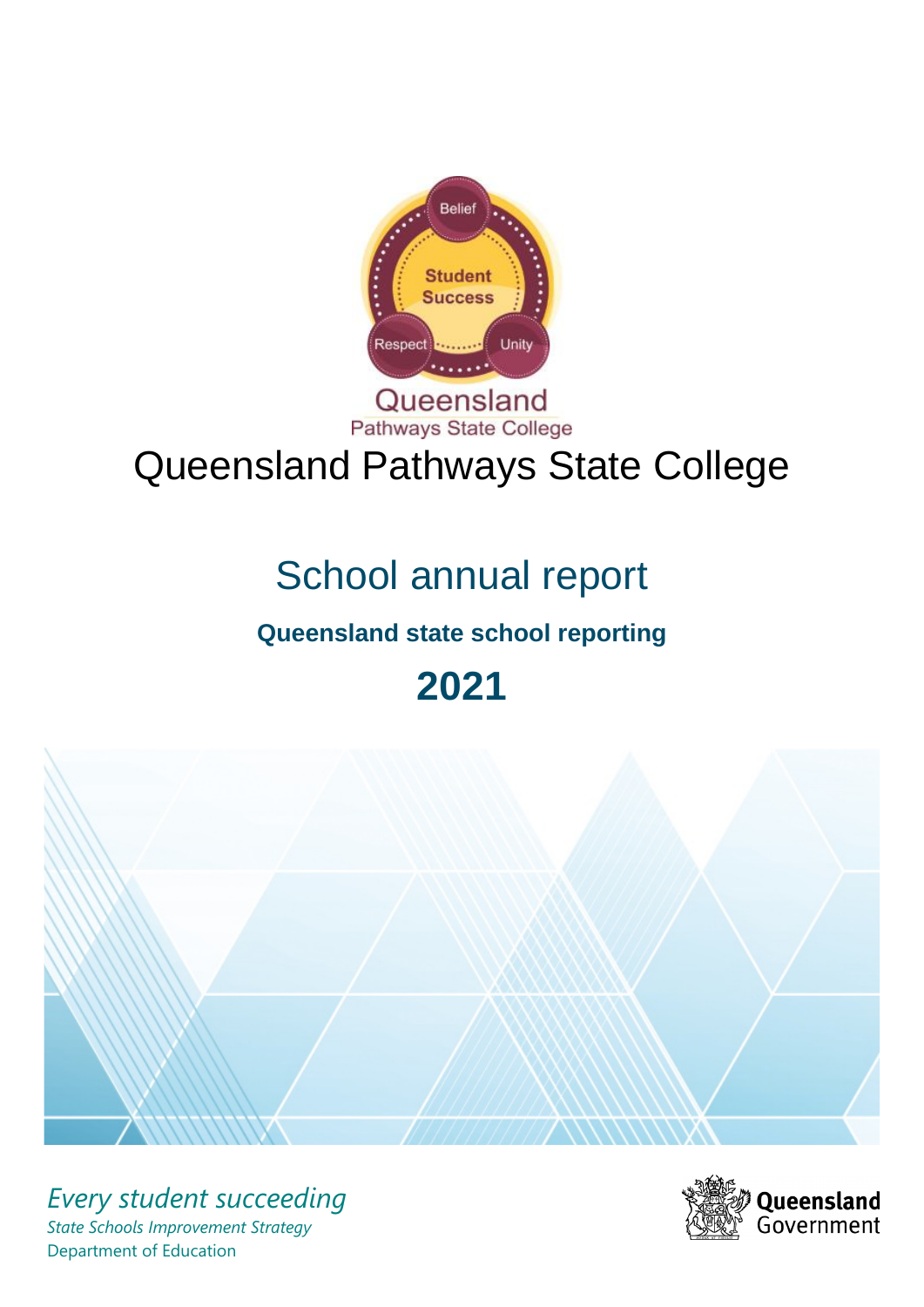**OFFICIAL – Public** Published as information source only. Public information used to create this report may not appear in this format in the public domain Please refer to disclaimer information.

#### **Contact details**

| <b>Postal Address</b> | PO Box 7012 Holland Park Fast Post Office<br>4121 |
|-----------------------|---------------------------------------------------|
| <b>Phone</b>          |                                                   |
| Fax                   |                                                   |
| Email                 | principal@gpsc.eq.edu.au                          |
| Website               | https://gpsc.eg.edu.au                            |

#### **Disclaimer**

The materials presented in this report are distributed by the Department of Education (the department) as an information source only.

The information and data in this report is subject to change without notice.

The department makes no statements, representations, or warranties about the accuracy or completeness of, and you should not rely on, any information contained in this report.

The department disclaim all responsibility and all liability (including without limitation, liability in negligence) for all expenses, losses, damages and costs you might incur as a<br>result of the information in this report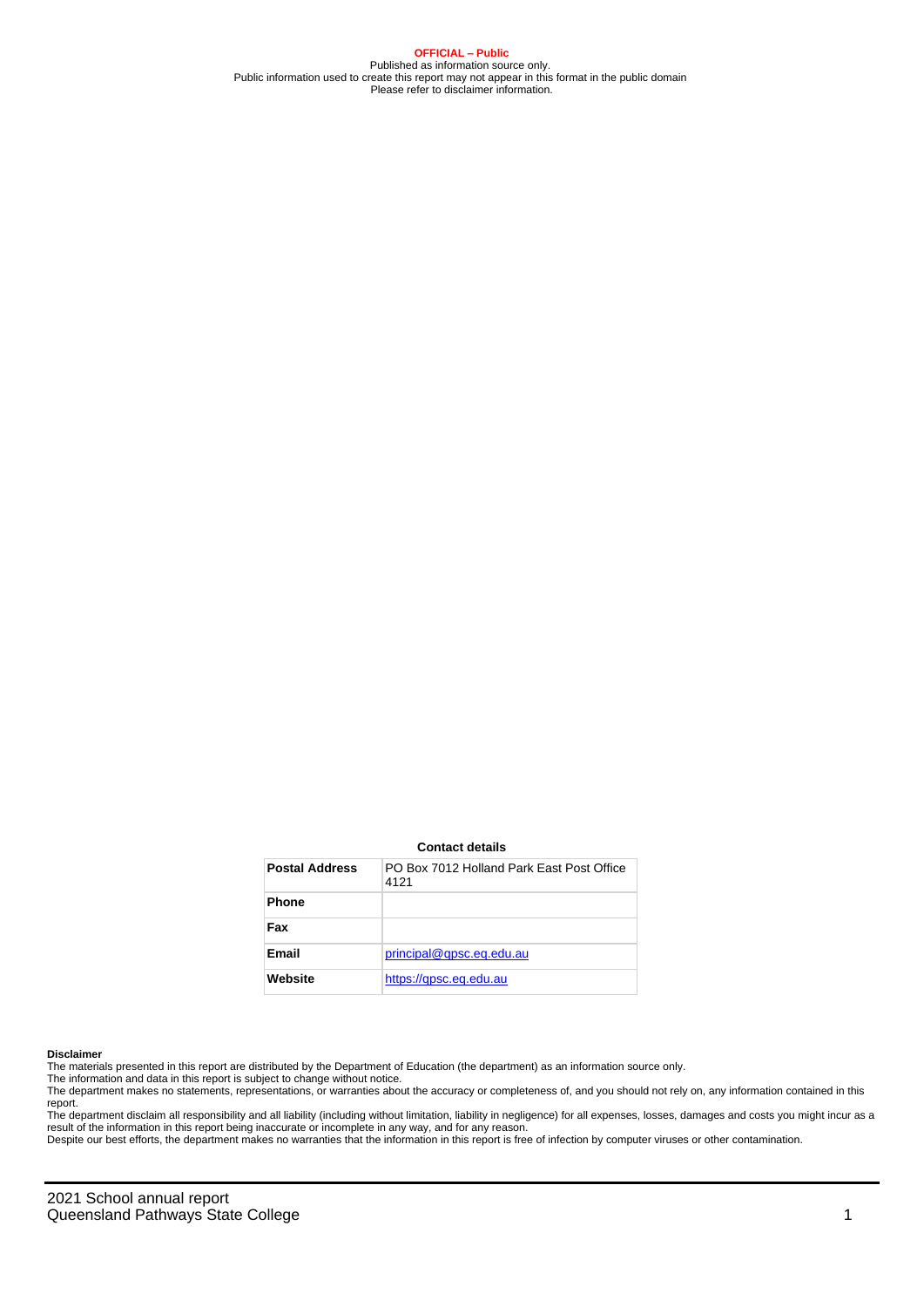| School context                   |                                                                                                                                                                                              |
|----------------------------------|----------------------------------------------------------------------------------------------------------------------------------------------------------------------------------------------|
| Coeducational or single sex      | Coeducational                                                                                                                                                                                |
| <b>Independent Public School</b> | No.                                                                                                                                                                                          |
| Year levels offered in 2021      | Year $10 -$ Year $12$                                                                                                                                                                        |
| Webpages                         | Additional information about Queensland state schools is located on the:<br>My School website<br>Queensland Government data website<br>Queensland Government schools directory website.<br>٠ |

## **Characteristics of the student body**

#### **Student enrolments**

#### **Table 1: Student enrolments by year level**

|                   |      | February |      |      |      |      |
|-------------------|------|----------|------|------|------|------|
| <b>Year Level</b> | 2019 | 2020     | 2021 | 2019 | 2020 | 2021 |
| Year 10           |      | 4        | 4    | 2    | 18   | 16   |
| Year 11           | 9    | 62       | 66   | 63   | 95   | 104  |
| Year 12           | 190  | 119      | 89   | 141  | 90   | 69   |
| <b>Total</b>      | 199  | 185      | 159  | 206  | 203  | 189  |

Notes

1. Student counts include headcount of all full- and part-time students at the school.

#### **Average class sizes**

**Table 2: Average class size information for each phase of schooling**

Class size data is not available for this school.

## **Social climate**

#### **Respectful relationships education**

To support students' learning, health and wellbeing all state schools are required to implement respectful relationships education through the Prep to Year 10 Australian Curriculum: Health and Physical Education and/or through school pastoral care programs across Prep to Year 12.

#### **Parent, student and staff satisfaction**

Tables 3–5 show selected items from the Parent/Caregiver, Student and Staff School Opinion Surveys. In response to the COVID-19 health emergency, the annual school opinion surveys of students, teachers and staff were not administered in 2020. A new time series started in 2021 and data from this collection is not considered directly comparable with earlier collections due to significant methodology changes.

For state level information go to the **[School Opinion Survey](https://qed.qld.gov.au/publications/reports/statistics/schooling/schools/schoolopinionsurvey) webpage**.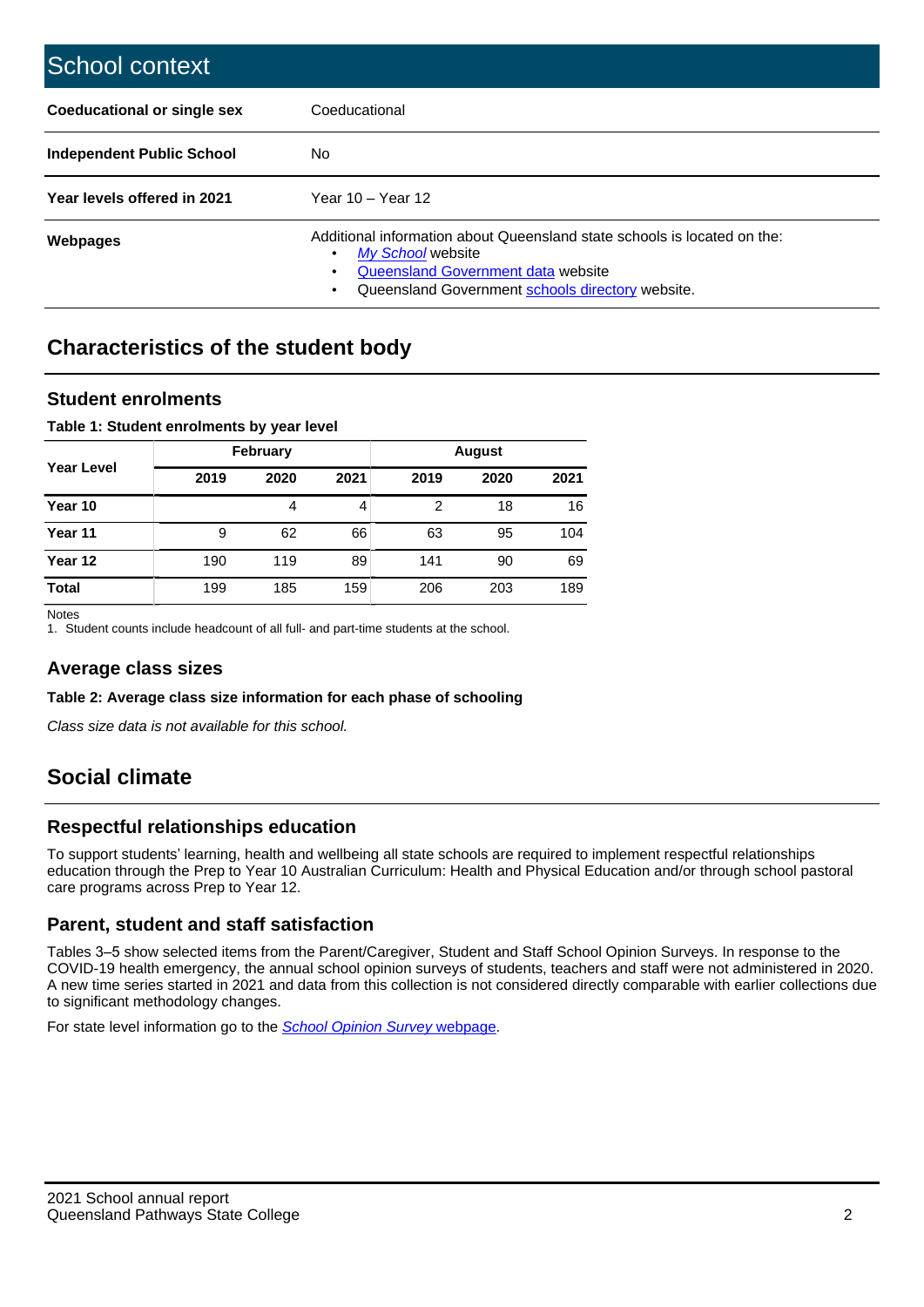#### **Table 3: Parent/Caregiver Survey**

| Percentage of parents/caregivers who agree <sup>1</sup> that:                                               | 2019   | 2020 | 2021   |
|-------------------------------------------------------------------------------------------------------------|--------|------|--------|
| This is a good school.                                                                                      | 100.0% |      | 100.0% |
| My child likes being at this school. <sup>2</sup>                                                           | 100.0% |      | 100.0% |
| My child feels safe at this school. <sup>2</sup>                                                            | 100.0% |      | 100.0% |
| My child's learning needs are being met at this school. <sup>2</sup>                                        | 100.0% |      | 100.0% |
| My child is making good progress at this school. <sup>2</sup>                                               | 100.0% |      | 100.0% |
| Teachers at this school expect my child to do his or her best. <sup>2</sup>                                 | 100.0% |      | 100.0% |
| Teachers at this school provide my child with useful feedback about his or her school<br>work. <sup>2</sup> | 94.4%  |      | 100.0% |
| Teachers at this school motivate my child to learn. <sup>2</sup>                                            | 94.4%  |      | 100.0% |
| Teachers at this school treat students fairly. <sup>2</sup>                                                 | 94.7%  |      | 100.0% |
| can talk to my child's teachers about my concerns. <sup>2</sup>                                             | 100.0% |      | 100.0% |
| This school works with me to support my child's learning. <sup>2</sup>                                      | 94.7%  |      | 100.0% |
| This school takes parents' opinions seriously. <sup>2</sup>                                                 | 100.0% |      | 100.0% |
| Student behaviour is well managed at this school. <sup>2</sup>                                              | 94.4%  |      | 100.0% |
| This school looks for ways to improve. <sup>2</sup>                                                         | 100.0% |      | 100.0% |
| This school is well maintained. <sup>2</sup>                                                                | 100.0% |      | 100.0% |

Notes

1. Agree represents the percentage of respondents who Somewhat Agree, Agree or Strongly Agree with the statement.

2. Nationally agreed parents/caregiver items.

3. DW = Data withheld to ensure confidentiality.

#### **Table 4: Student Survey**

| Percentage of students who agree <sup>1</sup> that:                            | 2019  | 2020 | 2021   |
|--------------------------------------------------------------------------------|-------|------|--------|
| I like being at my school. <sup>2</sup>                                        | 92.1% |      | 95.2%  |
| I feel safe at my school. <sup>2</sup>                                         | 95.5% |      | 95.2%  |
| My teachers motivate me to learn. <sup>2</sup>                                 | 97.7% |      | 100.0% |
| My teachers expect me to do my best. <sup>2</sup>                              | 96.4% |      | 100.0% |
| My teachers provide me with useful feedback about my school work. <sup>2</sup> | 96.5% |      | 100.0% |
| Teachers at my school treat students fairly. <sup>2</sup>                      | 95.5% |      | 100.0% |
| I can talk to my teachers about my concerns. <sup>2</sup>                      | 89.5% |      | 95.2%  |
| My school takes students' opinions seriously. <sup>2</sup>                     | 90.8% |      | 95.2%  |
| Student behaviour is well managed at my school. <sup>2</sup>                   | 87.1% |      | 95.2%  |
| My school looks for ways to improve. <sup>2</sup>                              | 96.5% |      | 100.0% |
| My school is well maintained. <sup>2</sup>                                     | 96.6% |      | 100.0% |
| My school gives me opportunities to do interesting things. <sup>2</sup>        | 97.7% |      | 100.0% |

Notes

1. Agree represents the percentage of respondents who Somewhat Agree, Agree or Strongly Agree with the statement.

2. Nationally agreed student items.

3. DW = Data withheld to ensure confidentiality.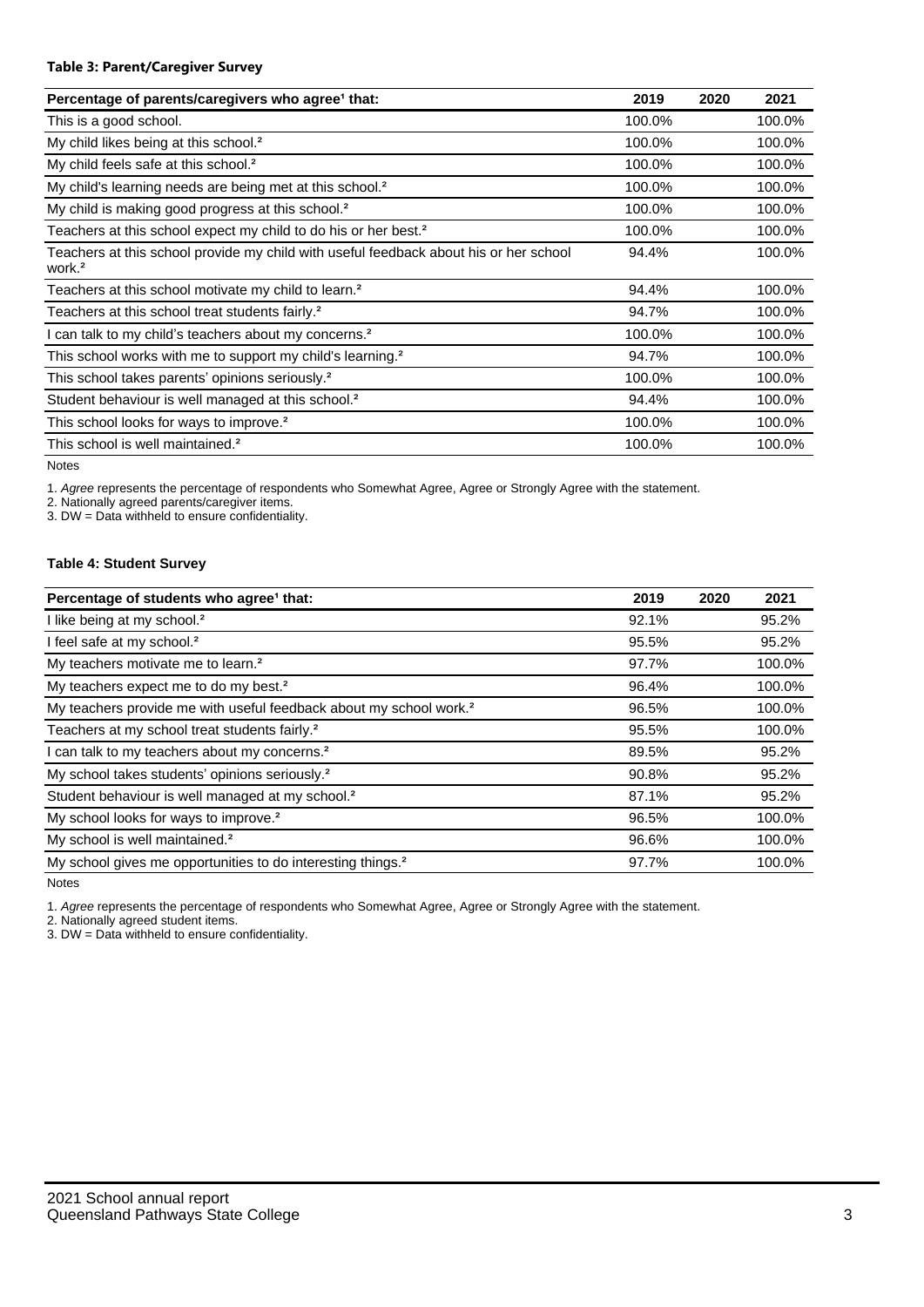#### **Table 5: Staff Survey**

| Percentage of staff who agree <sup>1</sup> that:                                                            | 2019   | 2020 | 2021   |
|-------------------------------------------------------------------------------------------------------------|--------|------|--------|
| I feel confident embedding Aboriginal and Torres Strait Islander perspectives across the<br>learning areas. | 91.7%  |      | 100.0% |
| I enjoy working at this school. <sup>2</sup>                                                                | 100.0% |      | 100.0% |
| I feel this school is a safe place in which to work. <sup>2</sup>                                           | 100.0% |      | 97.3%  |
| I receive useful feedback about my work at this school. <sup>2</sup>                                        | 92.3%  |      | 94.7%  |
| Students are encouraged to do their best at this school. <sup>2</sup>                                       | 100.0% |      | 100.0% |
| Students are treated fairly at this school. <sup>2</sup>                                                    | 100.0% |      | 97.3%  |
| Student behaviour is well managed at this school. <sup>2</sup>                                              | 100.0% |      | 100.0% |
| Staff are well supported at this school. <sup>2</sup>                                                       | 97.4%  |      | 100.0% |
| This school takes staff opinions seriously. <sup>2</sup>                                                    | 97.4%  |      | 97.2%  |
| This school looks for ways to improve. <sup>2</sup>                                                         | 100.0% |      | 100.0% |
| This school is well maintained. <sup>2</sup>                                                                | 86.8%  |      | 63.2%  |
| This school gives me opportunities to do interesting things. <sup>2</sup>                                   | 100.0% |      | 100.0% |

Notes

1. Agree represents the percentage of respondents who Somewhat Agree, Agree or Strongly Agree with the statement.

2. Nationally agreed staff items.

3. DW = Data withheld to ensure confidentiality.

#### **Description of how this school manages non-attendance**

Queensland state schools manage non-attendance in line with the Queensland Department of Education procedures: [Managing Student Absences and Enforcing Enrolment and Attendance at State Schools](https://ppr.qed.qld.gov.au/pp/managing-student-absences-and-enforcing-enrolment-and-attendance-at-state-schools-procedure); and [Roll Marking in State Schools,](https://ppr.qed.qld.gov.au/pp/roll-marking-in-state-schools-procedure) which outline processes for managing and recording student attendance and absenteeism.

#### **School disciplinary absences**

#### **Table 6: Count of school disciplinary absences at this school**

| Type of school disciplinary absence | 2019 | 2020 | 2021 |
|-------------------------------------|------|------|------|
| Short suspension                    |      |      |      |
| Long suspension                     |      |      |      |
| Exclusion                           |      |      |      |
| Cancellation                        |      |      |      |
| Total                               |      |      |      |

Notes

1. School disciplinary absence (SDA) data is a total of short suspensions (1–10 days), long suspensions (11–20 days), exclusions and cancellations. 2. The number of SDAs is not the number of students who received an SDA as one student may be suspended several times in a school year. Each time a student is suspended it is recorded as an additional SDA. The data does not reflect the outcomes of appeal decisions.

3. 2020 data was impacted by the COVID-19 health emergency. There were significantly fewer SDAs during the home-based learning period (the first five weeks of Term 2) compared to other years.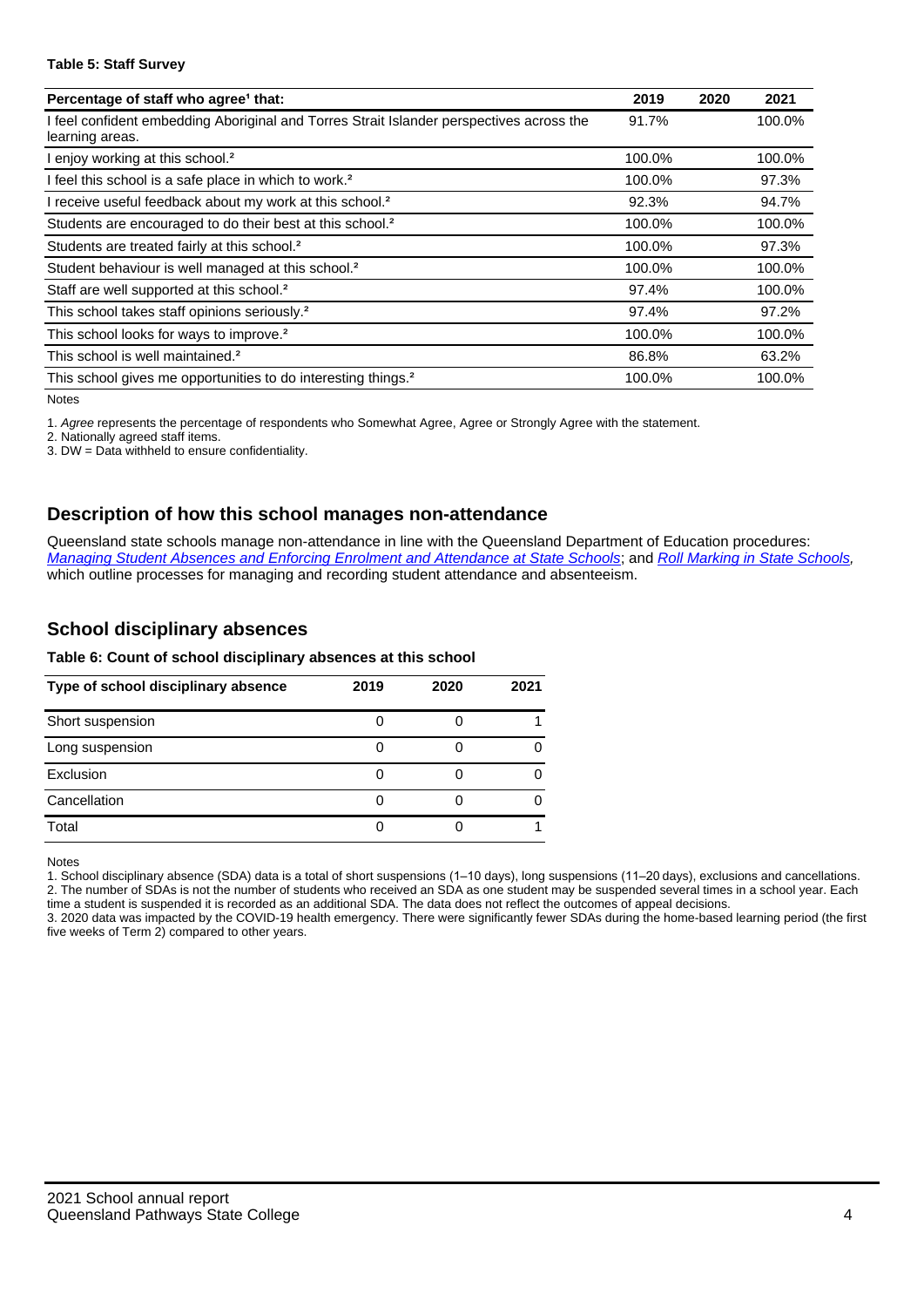### **School income broken down by funding source**

School income, reported by financial year accounting cycle using standardised national methodologies and broken down by funding source is available via the [My School](http://www.myschool.edu.au/) website.

#### **How to access our income details**

- 1. Click on the My School link <http://www.myschool.edu.au/>.
- 2. Enter the school name or suburb of the school you wish to search.

| Search by school name or suburb | <b>School sector</b> | hool type | <b>State</b> |  |
|---------------------------------|----------------------|-----------|--------------|--|
|                                 |                      |           |              |  |

3. Click on *View School Profile* to access the school's profile.

4. Click on Finances and select the appropriate year to view school financial information.

| <b>Staff profile</b> | School profile | <b>NAPLAN</b> | $\checkmark$ | Attendance | <b>Finances</b> | VET in schools | Senior secondary | Schools map |
|----------------------|----------------|---------------|--------------|------------|-----------------|----------------|------------------|-------------|
|                      |                |               |              |            |                 |                |                  |             |
|                      |                |               |              |            |                 |                |                  |             |

## **Teacher standards and qualifications**

The Teacher registration eligibility requirements: Policy (p.1) states:

To be eligible for registration, a person must satisfy the Queensland College of Teachers (QCT) that they meet requirements regarding qualification and experience, or have otherwise met the requirements of the Australian Professional Standards for Teachers (APST). A person must also satisfy the QCT that they are suitable to teach and meet English language proficiency requirements. All these requirements are specified in the Act and the Education (Queensland College of Teachers) Regulation 2005 (the Regulation).

The qualifications required for teacher registration are successful completion of either -

- (a) a four-year initial teacher education program including teacher education studies of at least one year (e.g. a Bachelor of Education, or a double Bachelor degree in Science and Teaching) or
- (b) a one-year graduate initial teacher education program following a degree (e.g. a one-year Graduate Diploma of Education (Secondary) after a three-year Bachelor degree) or
- (c) another course of teacher education that the QCT is reasonably satisfied is the equivalent of (a) or (b). These are considered on a case-by-case basis.

For more information, please refer to the following link:

• <https://www.qct.edu.au/registration/qualifications>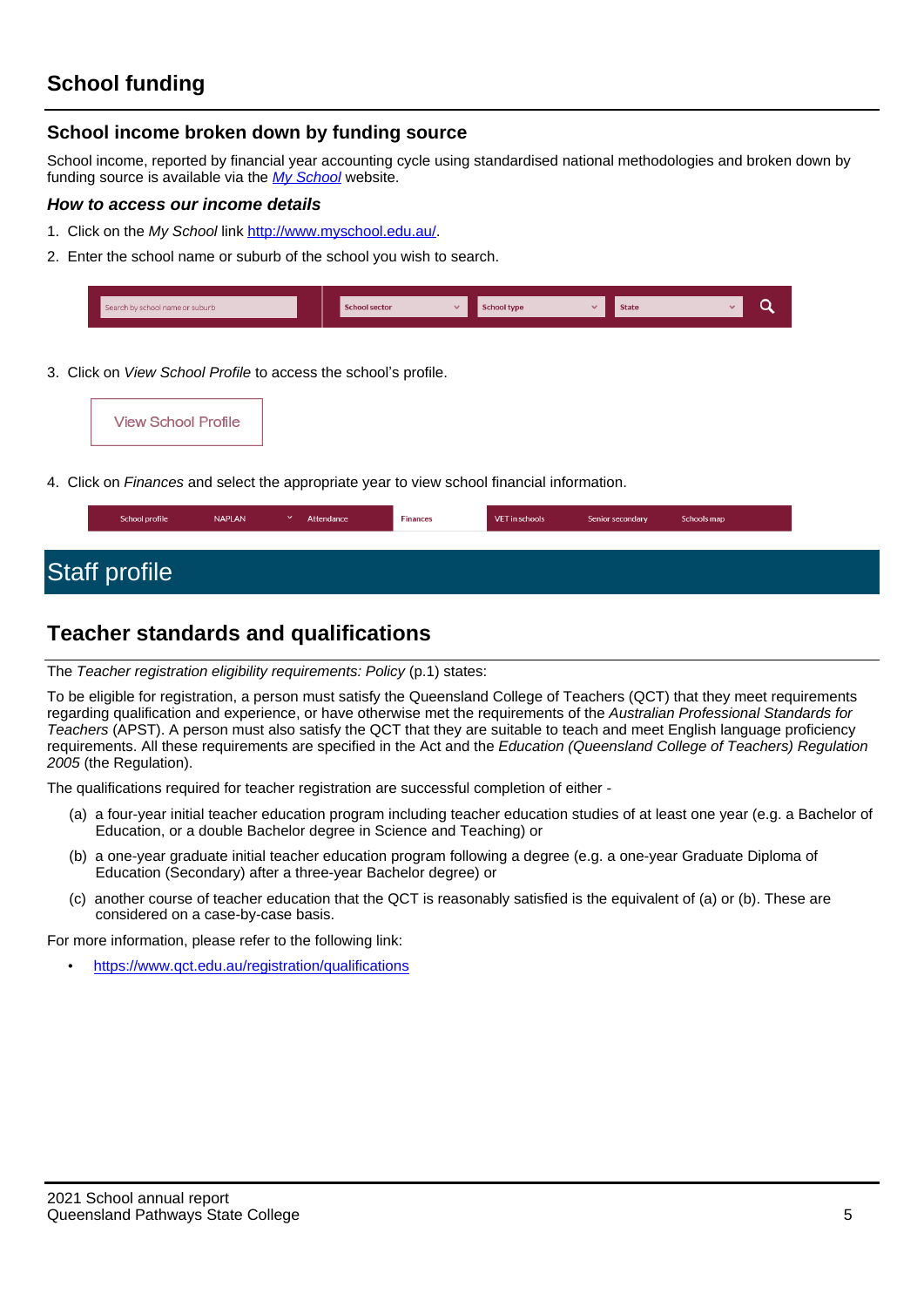### **Workforce composition**

#### **Staff composition, including Indigenous staff**

#### **Table 7: Workforce composition for this school**

|                    | <b>Teaching staff</b> |      |      |      | Non-teaching staff |      | Indigenous staff |      |      |
|--------------------|-----------------------|------|------|------|--------------------|------|------------------|------|------|
| <b>Description</b> | 2019                  | 2020 | 2021 | 2019 | 2020               | 2021 | 2019             | 2020 | 2021 |
| Headcount          | 25                    | 26   | 28.  | 22   | 23                 | 24   | כ>               | <5   |      |
| <b>FTF</b>         | 24                    | 26   |      | 20   | 20                 |      | <5               |      | <5   |

Notes<br>1. T

Teaching staff includes school leaders.

2. Indigenous refers to Aboriginal and Torres Strait Islander people of Australia.<br>3. ETF = full-time equivalent

 $FTE = full-time equivalent$ 

## Student performance

### **Key student outcomes**

#### **Student attendance**

Tables 8–9 show attendance rates at this school as percentages. In 2020, the COVID-19 health emergency affected student attendance in Queensland Government schools. Comparisons between 2020 and other years' attendance data should not be made.

#### **Table 8: Overall student attendance at this school**

| <b>Description</b>                                  | 2019 | 2020 | 2021 |
|-----------------------------------------------------|------|------|------|
| Overall attendance rate for students at this school | 63%  | 67%  | 64%  |

Notes

1. The attendance rate is the full- and part-time days attended as a percentage of enrolled school days.

2. Full-time students only.

#### **Table 9: Student attendance rates for each year level at this school**

| <b>Year Level</b> | 2019 | 2020 | 2021 |
|-------------------|------|------|------|
| Year 10           | 93%  | 71%  | 60%  |
| Year 11           | 66%  | 65%  | 65%  |
| Year 12           | 62%  | 68%  | 64%  |

Notes

1. The attendance rate is the full- and part-time days attended as a percentage of enrolled school days.<br>2. Full-time students only.

Full-time students only.

3. DW = Data withheld to ensure confidentiality